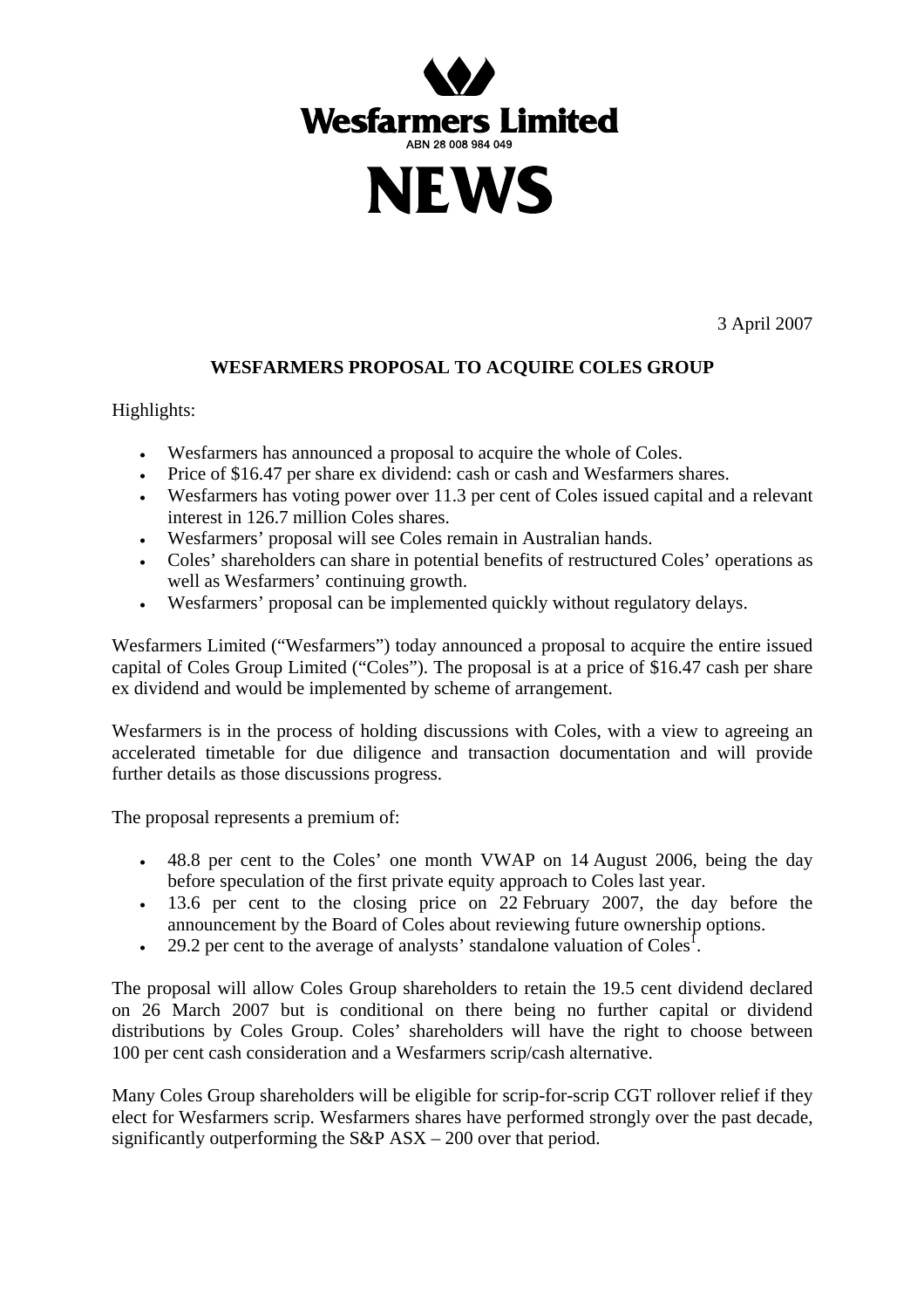Under the scrip/cash alternative, each Coles shareholder will be able to choose their preferred mix of cash and Wesfarmers scrip, subject to a cap on the total scrip component being issued to those Coles' shareholders that choose the scrip/cash alternative.

The total number of new Wesfarmers shares that will be available as consideration to Coles' shareholders will be approximately 25 per cent of the total value of the Coles shares to be acquired under the scheme of arrangement.

Earlier today, Wesfarmers announced that it had voting power over 11.3 per cent of Coles Group shares and had acquired a relevant interest in 126.7 million Coles' shares.

Wesfarmers' holding has been acquired through a combination of on-market purchases and sale agreements with Coles' largest shareholder, Premier Investments.

Following the successful acquisition of Coles, Wesfarmers intends to restructure the company along the following lines:

- Coles' Everyday Needs businesses Food, Liquor and General Merchandise (K Mart) – would be owned by Wesfarmers and its consortium partners, funds advised by Pacific Equity Partners and Permira, and Macquarie Bank. Wesfarmers would hold approximately 50 per cent of the Everyday Needs businesses, which will be majority Australian-owned and which will be structured with typical private equity characteristics.
- Wesfarmers would own Officeworks and Target outright.

Wesfarmers Managing Director Richard Goyder said the company and its consortium partners brought a combination of financial experience and expertise in successfully growing Australian businesses, including those in the retail sector.

"Our Bunnings business is Australia's third largest retailer. It has a network of more than 210 stores and over 24,000 employees across Australia and New Zealand. Sales this year are on track to exceed \$4.6 billion and 2006 earnings before interest and tax were \$420.5 million."

"Our indicative proposal comprises a cash offer or an alternative of a combination of Wesfarmers' shares and cash which would allow Coles shareholders to participate in the growth of their restructured company. It is not conditional on any regulatory approvals and is capable of implementation on a significantly accelerated timetable relative to other options for the sale of the company.

"We believe the acquisition of Coles would be a very positive step for the shareholders of both companies. There is a real opportunity to enhance these significant Australian businesses to the benefit of both sets of investors and to Coles' customers, employees and suppliers.

"Wesfarmers has considerable retail experience in its own right through Bunnings, which focuses on value and service for customers and a rewarding work environment for its people. We believe that a change of ownership will provide a catalyst for an improvement in performance." Mr Goyder said.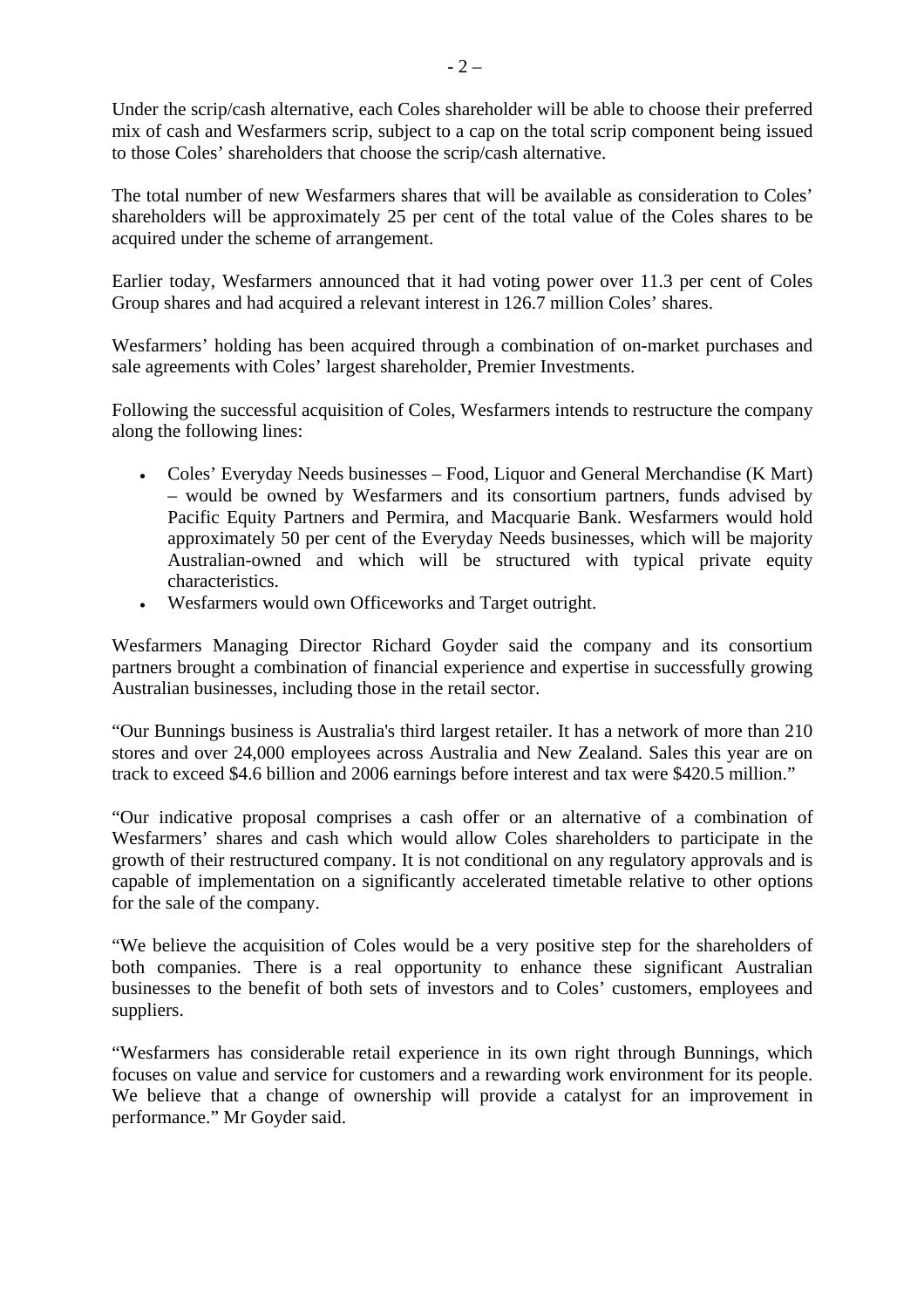The key features and advantages of Wesfarmers' offer are:

- It will deliver outstanding value for Coles' shareholders with the opportunity for a continuing level of participation in the restructured Coles operations;
- It will see the retention of a major Australian company in Australian hands in the important retail sector of the national economy;
- It provides speed of execution and certainty, offsetting the risks of further business deterioration;
- Wesfarmers and its partners will bring extensive Australian and international retailing expertise to the Everyday Needs businesses; and
- Officeworks and Target operations will benefit from the value that will flow from the specialty retail experience and a more focused approach.

Implementation of this proposal is subject to detailed due diligence, execution of formal documentation and approval by Coles shareholders through a scheme of arrangement.

Wesfarmers and its consortium partners are advised by Gresham Advisory Partners Limited, Macquarie Bank Limited and Allens Arthur Robinson.

For further information contact:

| Richard Goyder           | Keith Kessell                                      |
|--------------------------|----------------------------------------------------|
| <b>Managing Director</b> | <b>Executive General Manager Corporate Affairs</b> |
| $(613)$ 9664 0300        | $(618)$ 9327 4281                                  |
|                          | 0419 949 082                                       |
|                          | $(613)$ 9664 0300                                  |

(1) Average of the available standalone/passive valuations for Coles Group (MRE, Citigroup, GSJBW, ABN Amro, JP Morgan and UBS). (The average being \$12.75 per Coles Group share.)